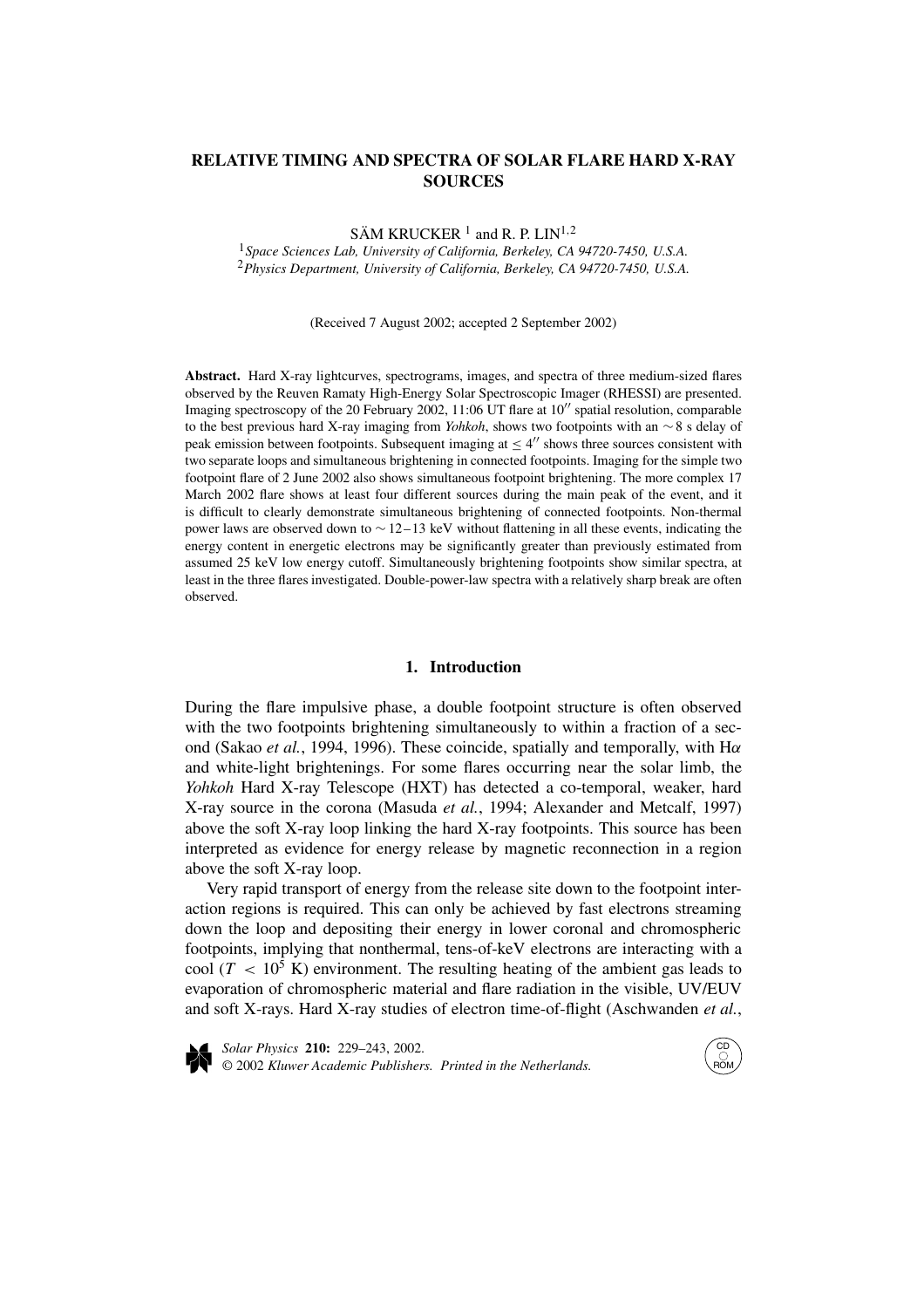1996) further support this nonthermal thick-target model. RHESSI's hard X-ray imaging, with much wider energy range (3 keV to 17 MeV), higher dynamic range, and finer spatial ( 2.3 arc sec) and spectral resolution (1 keV FWHM) than *Yohkoh* HXT, is designed to study these sources and electron streaming in detail. Here we present the first results for three flares, concentrating on the timing, imaging, and spectral signatures in hard X-rays to provide information on the acceleration and propagation of the energetic electrons in the flares.

# **2. Data Analysis**

Overview plots (Figures 1, 6, 8) are used to select flare events for study. To produce these plots, the RHESSI counts are binned in energy in two ways: (1) The photons are binned into 4 energy bands to make time profiles at 1 second resolution (second panel from top); or (2) into 32 logarithmically spaced energy channels to make count spectrogram plots (third panel from top). The decrease in counts below  $\sim$  10 keV in these plots is due primarily to absorption by the thin shutter (cf., Lin *et al.*, 2002) that is in front of the detectors during these observations. The logarithmic binning produces a clearer representation by flattening out the otherwise steep spectrum. Overview plots of this kind are available online at *http://sprg.ssl.berkeley.edu/*∼*krucker/hessi\_plots*.

## 2.1. IMAGING

For all events, cleaned images (Hurford *et al.*, 2002) averaged over one rotation period (∼ 4 s) are constructed every second around the time of the HXR peak. Hence, there is time overlap in these time series and short lived sources could be smeared out. The standard RHESSI software corrects these images for efficiency using the diagonal elements of the spectral response matrix only (cf., Hurford *et al.*, 2002). Generally, grid 2 and higher are used giving a resolution down to 4 arc sec. Including grid 1 (2*.*3 arc sec) did not enhance the image quality for these events at the present state of the calibration (Figure 2, bottom). These time series of images allowed the event evolution to be studied in detail, and the time profiles of individual sources to be derived. In particular, it allows the determination of when sources appear and disappear, and the selection of the time interval to integrate over to get the best possible image of a particular source.

# 2.2. IMAGING SPECTROSCOPY

To determine the spectrum of an individual source, images at 20 logarithmically spaced energy bands are made. Individual sources are then selected and the flux within each source is summed separately at each energy. An error estimate is approximated from the residual map provided by the CLEAN algorithm. The maximum in the residual map outside the source is taken as a very rough approximation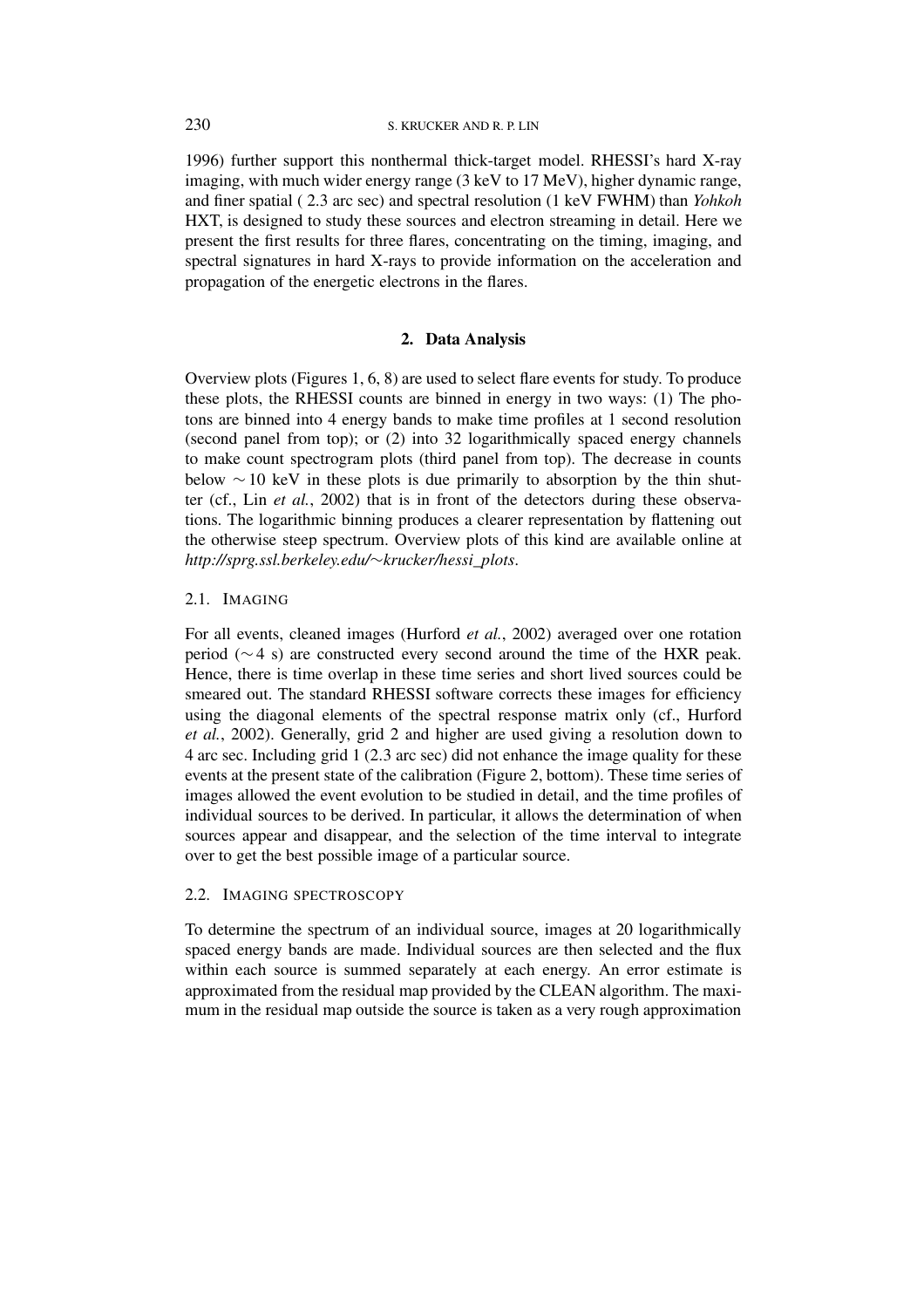of a 3*σ* error. The same error is used to determine the uncertainties of the time profiles mentioned above. In the graphical representation, the derived errors are divided by 3 to represent a 1*σ* error bar.

As a first attempt, a very simple fitting of the derived flux spectra is used that will be improved in future work. A power law or broken power law is first fitted to the spectra above  $\sim$  15 keV. The cutoff energy of the power law is chosen normally between 10 to 15 keV; at lower energies the power law contribution is neglected. This power law fit is then subtracted from the observed spectrum before fitting a thermal spectrum to the values below  $\sim$  10 keV. The thin shutter (cf., Lin *et al.*, 2002) was in front of the detectors for all the flares presented here. This shutter absorbed most of the photons below  $\sim$  10 keV. Therefore, for the events presented here, fitting below 10 keV depends critically on the calibration.

Fitting of the thermal component in the HXR footpoint spectra has an additional, more severe problem. It is very difficult to separate the thermal emission of the footpoint from the much brighter thermal emission of the loop often seen between the footpoints. Contamination from the thermal loop source (due to sidelobes) might contribute significantly to the flux in the selected source region of the HXR footpoints. Therefore the fitted thermal emission of footpoints presented in this work are preliminary and need more investigation. The derived values appear reasonable, between 10–20 MK; however, because of the above mentioned difficulties, the derived footpoint temperature and emission measure are not discussed in detail.

## **3. Observations**

Three events are presented here: 20 February 2002, 11:05 UT; 2 June 2002, 11:44 UT; and 17 March 2002, 19:28 UT. All these events were selected because they show prominent hard X-ray peaks above 30 keV. The 20 February flare is presented in detail, the 2 June flare is selected as an example of a simple two footpoint source, and the 17 March flare is an example of a very complex flare.

# 3.1. 20 FEBRUARY FLARE

The 20 February, 11:05 UT flare presented here is a smaller flare (GOES class C7.7) occurring on a day when 5 GOES M-class flares were observed. Nevertheless, this event was selected since only a single, simple HXR peak is seen. This event is also discussed by the images, by Aschwanden *et al.* (2002) studying the height at which the HXR emission originates, and by Sui *et al.* (2002) modeling the HXR emission. Additionally, this flare produced intense radio bursts that are compared with the HXR emission by Vilmer, Krucker, and Lin (2002).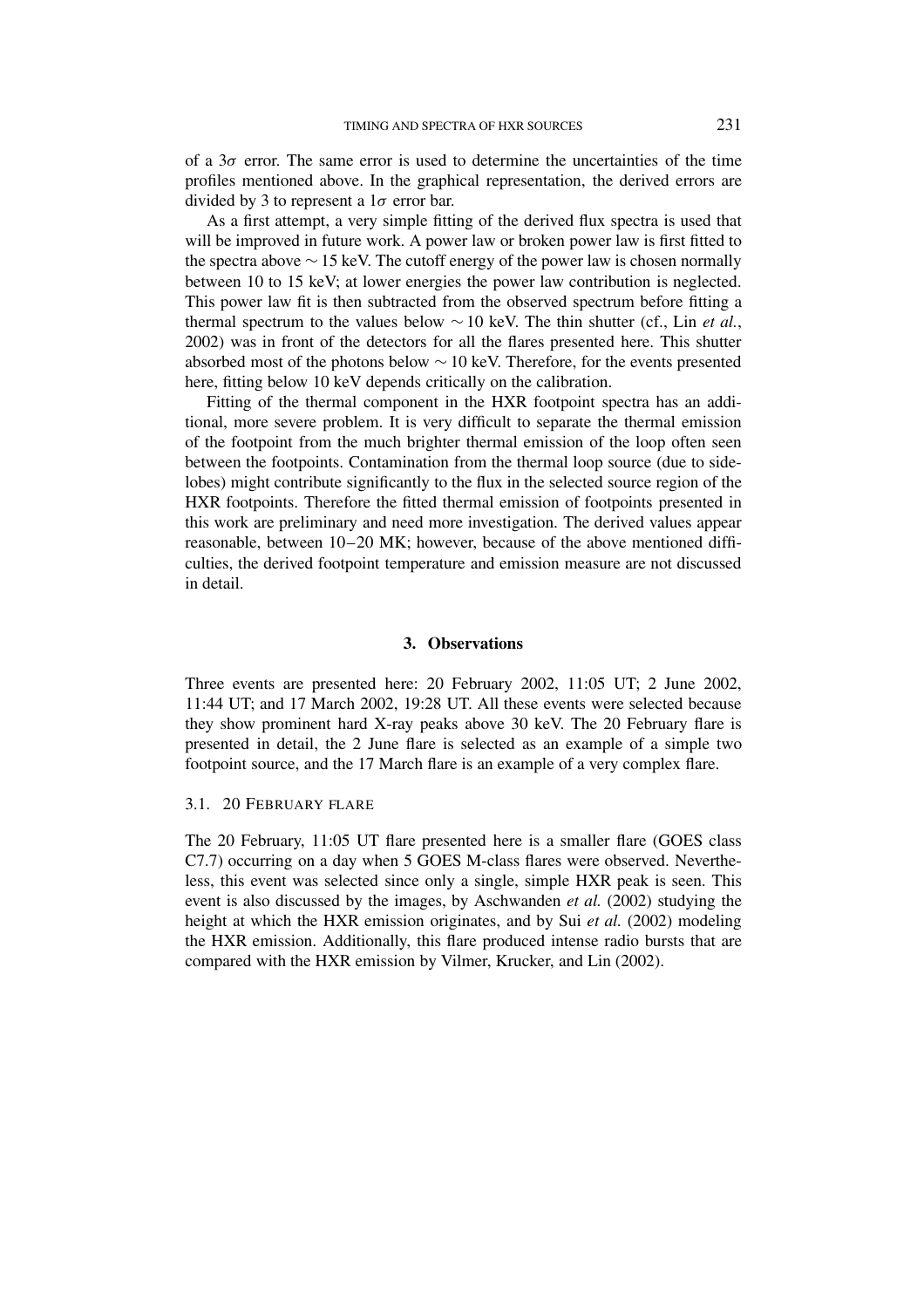

*Figure 1.* X-rays and radio waves overview plot of the 20 February 2002 flare. *Top*: GOES 1–8 Å (1.6 keV) and 0.5–4 Å (3.1 keV) lightcurves. *Second from top*: RHESSI lightcurves at four energies. *Third from top*: RHESSI spectrogram plot, the background has been subtracted. *Bottom*: WIND/WAVES RAD2 radio spectrogram. See the accompanying CD-ROM for color versions of this and other figures.

### 3.1.1. *Imaging*

Imaging around the hard X-ray peak reveals a flare location close to the west limb (N14 W79). At a spatial resolution of 10", comparable to that of the *Yohkoh* HXT, two main HXR sources could be identified (Figure 2, top). Surprisingly, the maxima of the two sources did not occur simultaneously (Figure 2, bottom) contrary to the general behavior seen by Sakao *et al.* (1996). The southern source peaked about ∼ 8 seconds later than the northern source. However, imaging at resolution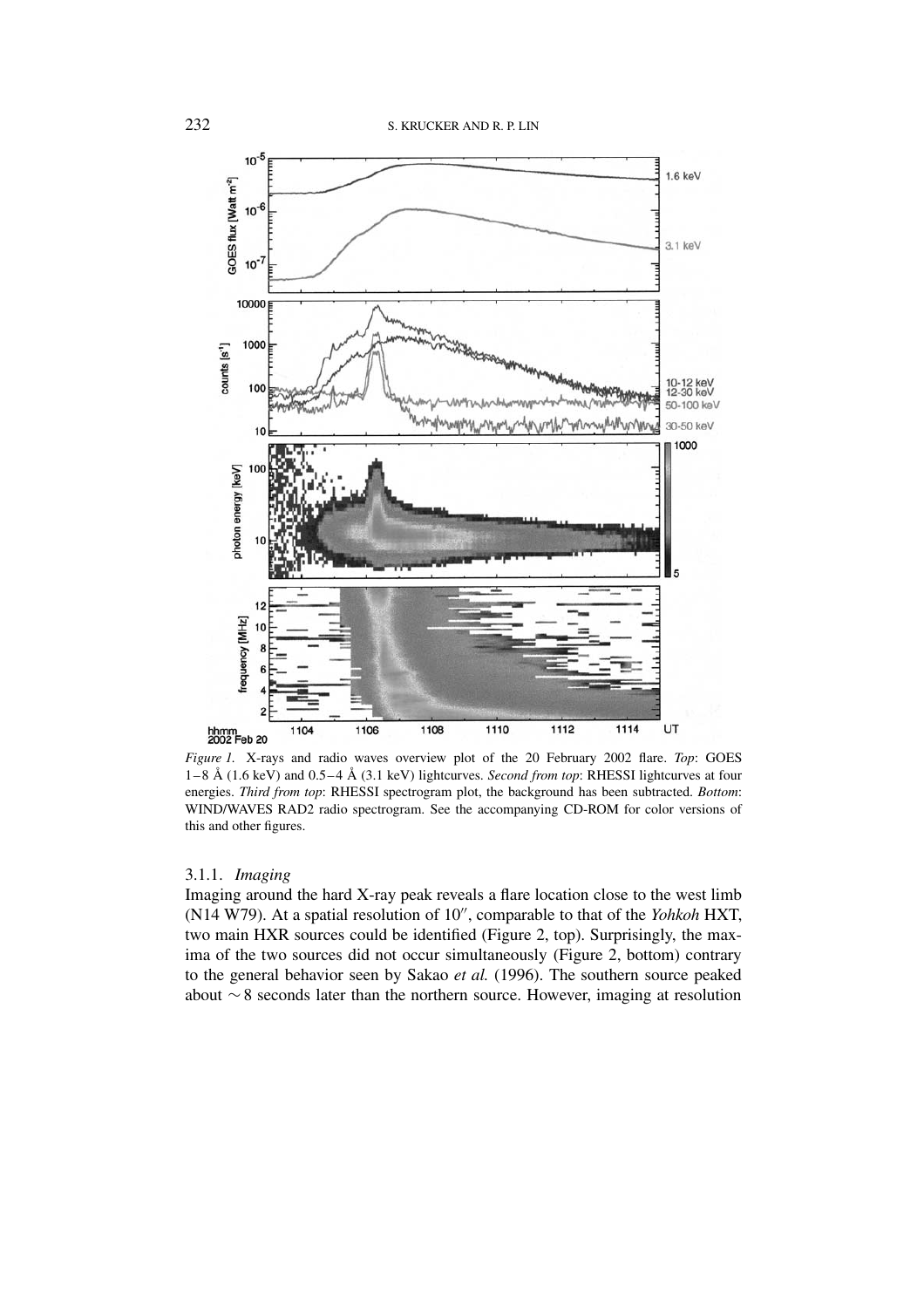

*Figure 2.* Non-thermal X-ray image (30–80 keV) of the 20 February flare with a resolution of  $12''$ (*top*). At this resolution, only two sources are seen that show different time profiles (in gray for the northern source) suggesting non-simultaneous brightening of footpoints (*middle*). Cleaned images with succesively better resolution are shown below. The last image is computed using the finest grid only (grid  $1, 2.3$ ") and does not show significant emission. All times in UT.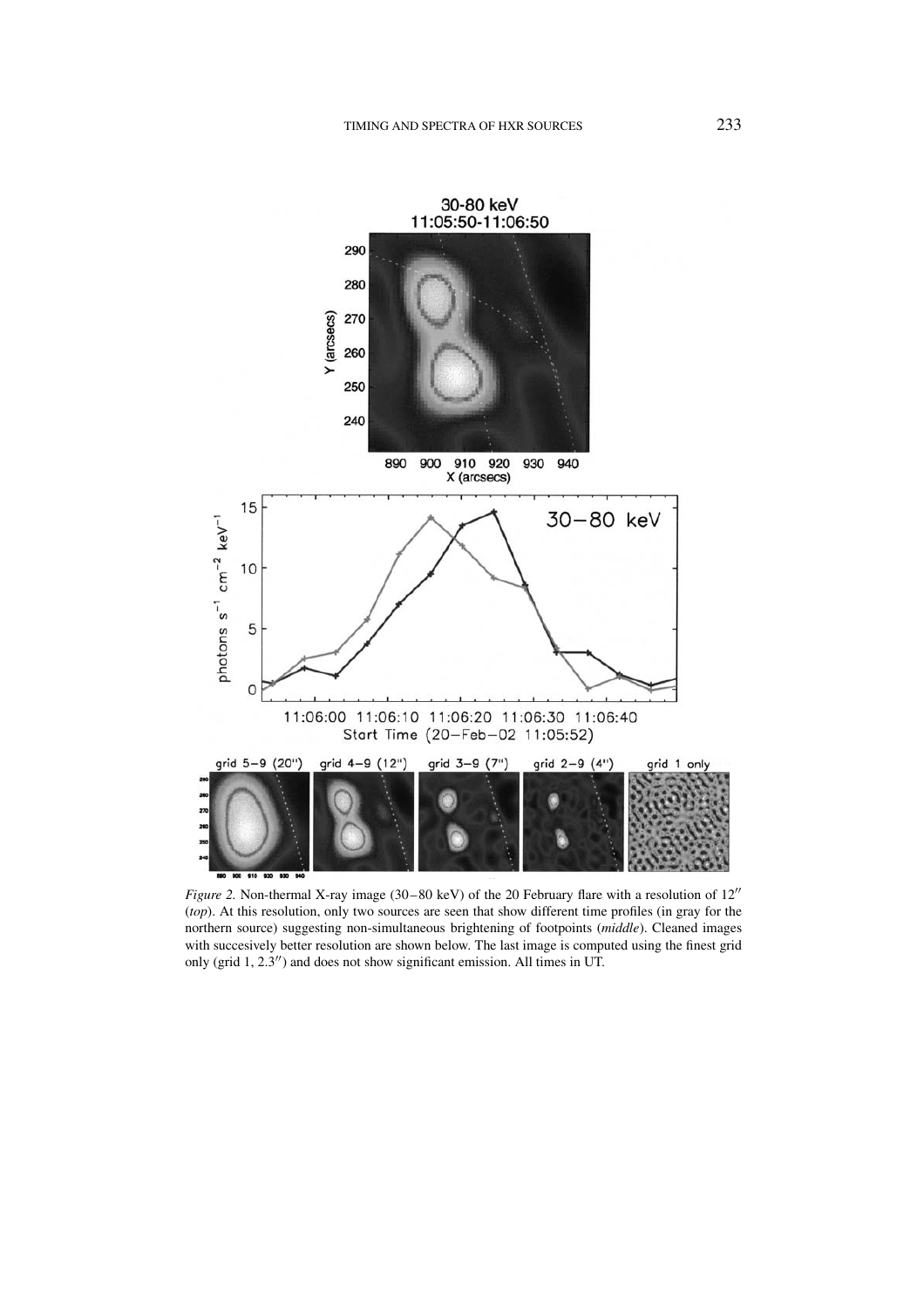#### 234 S. KRUCKER AND R. P. LIN



*Figure 3.* HXR images (30–80 keV, 7″ resolution) taken every 2 s with ∼4 s integration time of the 20 February flare are shown. The field of view is 64" by 64", the *white lines* give the location of the solar limb. All times in UT.

below 4" and with a cadence of 1 second (with an integration time over  $\sim$  4 s, one spin period) showed three sources: Source 1 to the north, source 3 to the south, and a weaker, earlier peaking source 2 in-between but much closer to source 3 (Figure 3). With this third source, the observed temporal evolution could be made consistent with simultaneous brightening of connected footpoints in two loops; one loop connecting source 1 and 2, the second connecting source 1 and 3.

In the beginning of the HXR peak (around 11:06:08 UT), source 1 and 2 are seen brightening simultaneously, reaching only moderate fluxes. Then, source 3 appears when source 1 peaks, while source 2 is slowly disappearing. In a third and last phase, source 3 peaks with a weaker simultaneous brightening of source 1.

Figure 4 shows X-ray images of the three different phases. The thermal emission seen in the 6–9 keV images suggest a hot loop connecting source 1 and 2, but there seems to be no hot loop connection to source 3. However, loop connection to source 3 might be much fainter and therefore be lost in the residuals of the cleaned images. Difference images produced from EIT observations (Delaboudinière *et al.*, 1995) showing possibly the loop connecting source 1 and 2 some minutes later, but the uncertainty of the roll angle of EIT images, of the order of  $10<sup>′</sup>$  (private communication by Gallagher), makes it difficult to relate the HXR sources and the post flare loops seen in EIT.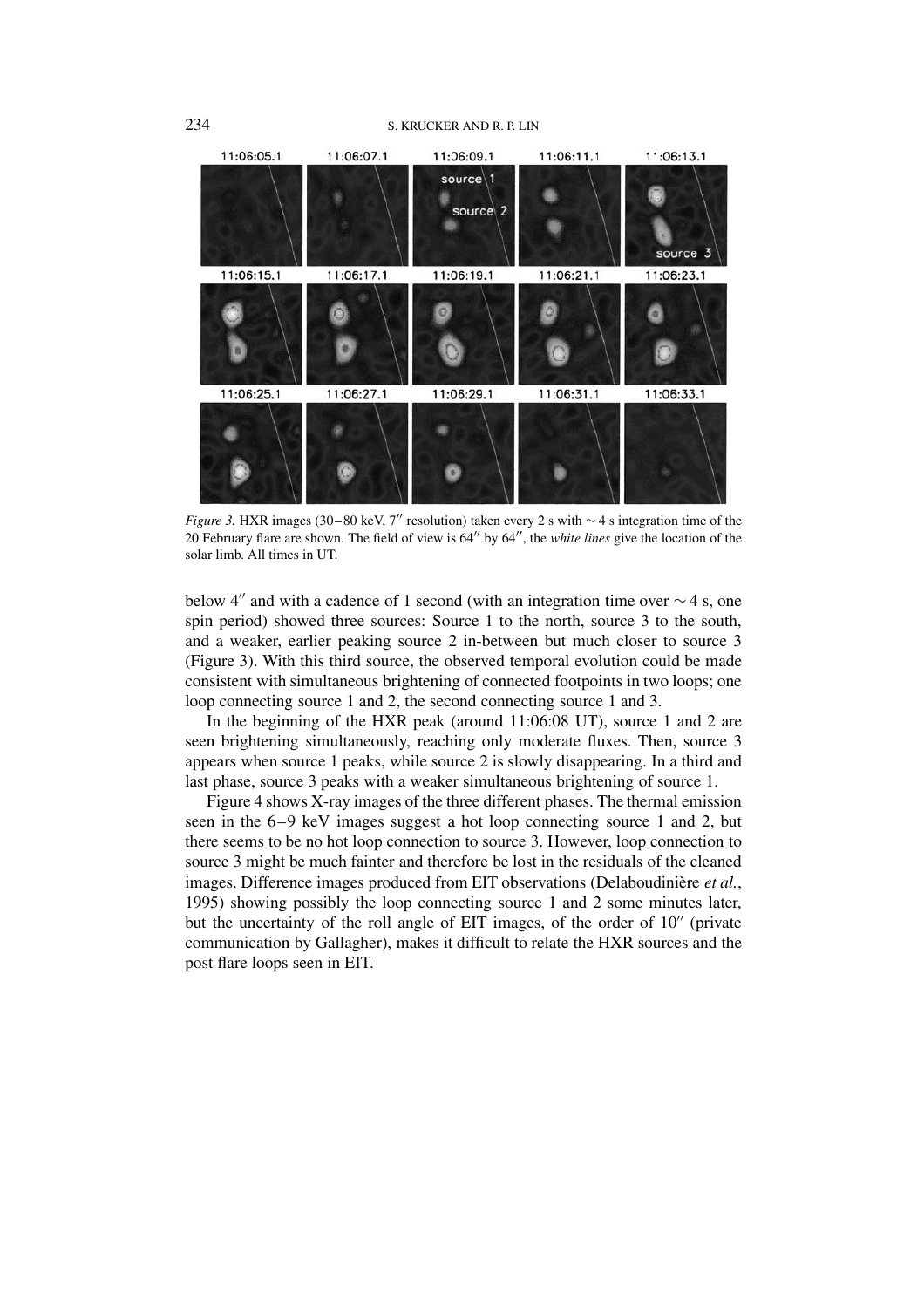

*Figure 4.* The 3 different HXR sources appearing in the 20 February flare are shown in the *first row* of figures. The images show the thermal emission (6–9 keV) with the 30–80 keV HXR contours overlayed (levels are 30, 50, 70, 90%). Later in the event EIT 195 Å difference images show the post flare loops (*second row* of figures). To outline the position of the earlier occurring HXR sources, contours of the time averaged 30–80 keV emission are overplotted. The *bottom panel* shows the temporal evolution of the different sources, including a possible source above the EIT loop top (*black*). The circles in the insert mark the source locations, but do not represent the source sizes. The three *gray vertical lines* give the center time of the interval of the above shown images; time intervals are ∼ 8 s, ∼ 8 s, and ∼ 16 s, respectively. All times in UT.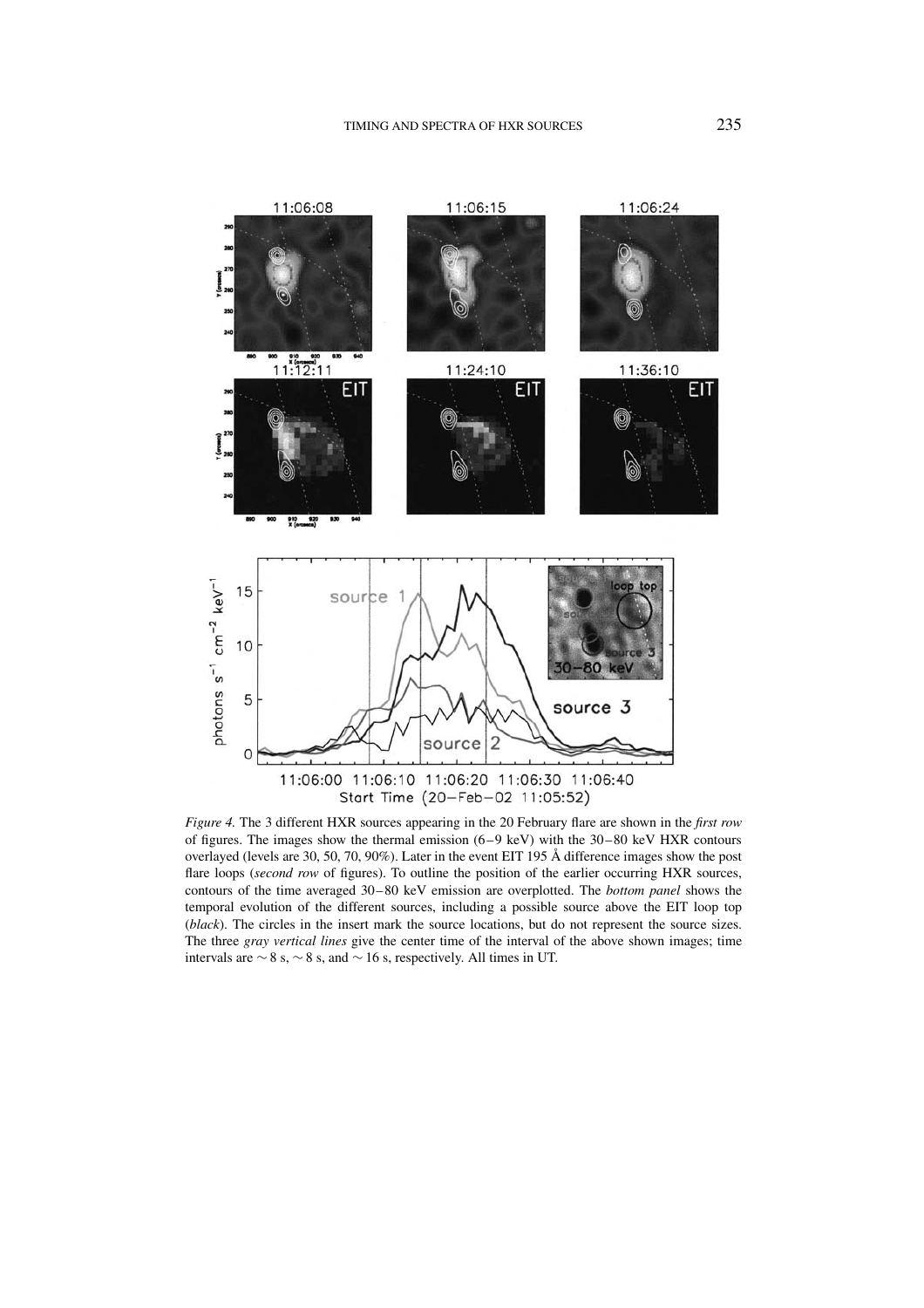

*Figure 5.* Spectra of the different sources outlined in Figure 4. Each plot contains two spectra, source 1 is always plotted on top and shifted by a decade, source 2 is only shown at the bottom of the first plot, source 3 in the remaining two spectra. Thermal fits are shown in *thick, medium gray* and power-law fits in *thick, dark gray*. The *gray lines* give rough estimates of the uncertainties. The *thick lines* give the range in energy used to make the fit, values above 50 keV are questionable.

Next to the three main sources, there may be a fourth source that might just be slightly above the EIT loop; this is discussed in Sui *et al.* (2002). The time variation of this possible loop top source is shown in Figure 4 (bottom) in black.

### 3.1.2. *Imaging Spectroscopy*

For the three different phases of the HXR peak, images reconstructed in 16 narrow energy ranges were used to provide energy spectra for the three sources seen (Figure 5). All spectra show power laws at high energies, extending down to  $\sim$  12–13 keV. Since the thermal emission is of similar magnitude around 10 keV, only the energy range above  $\sim$  15 keV is used for the power law fit. At energies above ∼ 50 keV, the uncertainties are large and these points are not used in the fit. No break in spectra is seen in this energy range: This is not incompatible with spatially integrated spectra that show a break at higher energies (between 45 to 60 keV).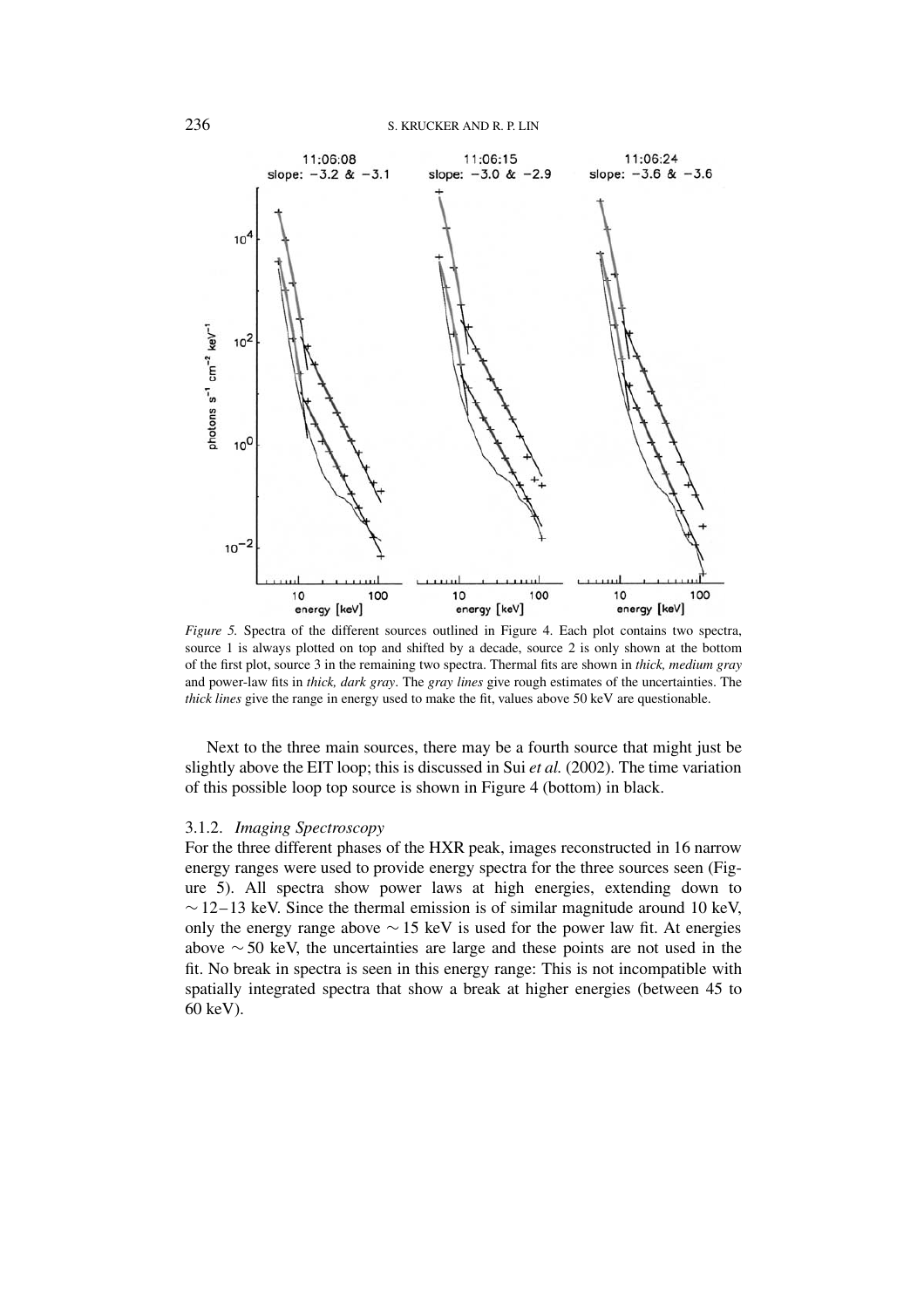

*Figure 6.* X-ray and radio wave overview plot of the event on 2 June 2002.

Spectra of loop-connected footpoints show very similar spectral slopes for all the three intervals. Power-law exponents between  $-2.9$  to  $-3.2$  are calculated for the first two phases, while the last peak gives a softer spectral exponent around −3.6. Spatially integrated spectra show power-law exponents between −3.1 to −3.4 for the first two phases, and around −3.6 for the last peak. Considering the early stage of data analysis, the agreement is good.

# 3.2. 2 JUNE FLARE

The 2 June, 11:44 UT flare (GOES class M1.0) occurred on a day with several low-M-class flares (Figure 6). It was selected for its impulsive onset with a rise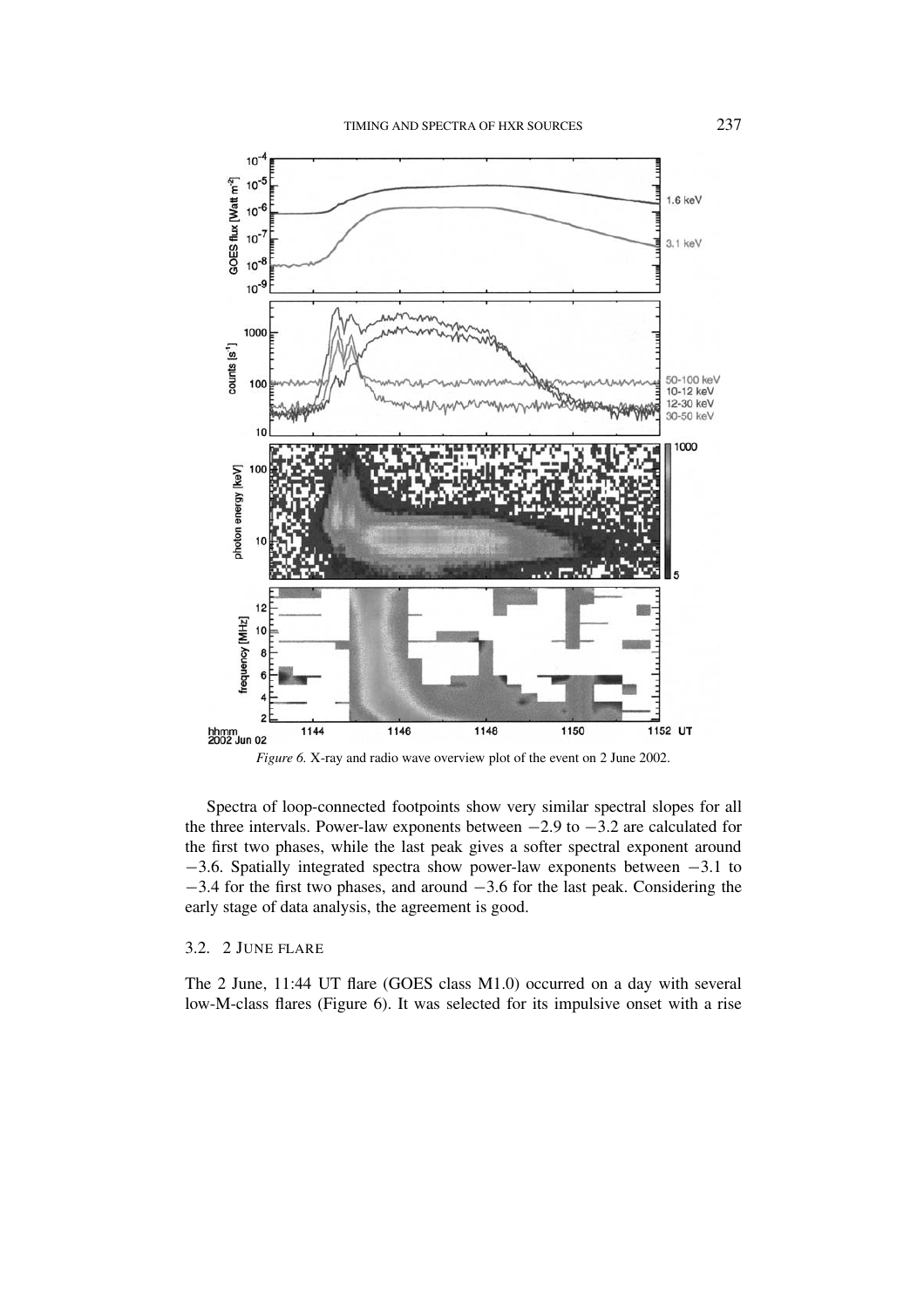

*Figure 7. Top*: thermal X-ray image (6–9 keV) and non-thermal X-ray contours (30–80 keV, levels are 30, 50, 70, 90%) averaged of the HXR peak of the 2 June flare are shown. *Bottom*: the time profile of the two sources are given. Times in UT.

phase of 3 min and its simple double-peaked HXR time profile. The images around the peak times show only two footpoints occurring near S19 E10 (Figure 7), and even after careful investigation, no other sources could be found. This simple flare geometry is a good test for simultaneity: first results (Figure 7, bottom) show that the two footpoints brighten simultaneously within the uncertainties.

# 3.3. 17 MARCH FLARE

The GOES M4.4 flare occurring at S21 E17 on 17 March 2002 is an example of a more complex flare. The RHESSI data show three distinct groups of HXR peaks above 30 keV: rise (19:26:30–19:27:30 UT), main peak (19:27:30–19:29:00 UT), and decay (19:29:00–19:33:00 UT), which continues after the GOES flux is already decaying (Figure 8). The spatial distribution is also very complex with at least 4 different sources appearing during the main peak alone (Figure 9). With this complexity of the source structure, it is difficult for the source temporal evolution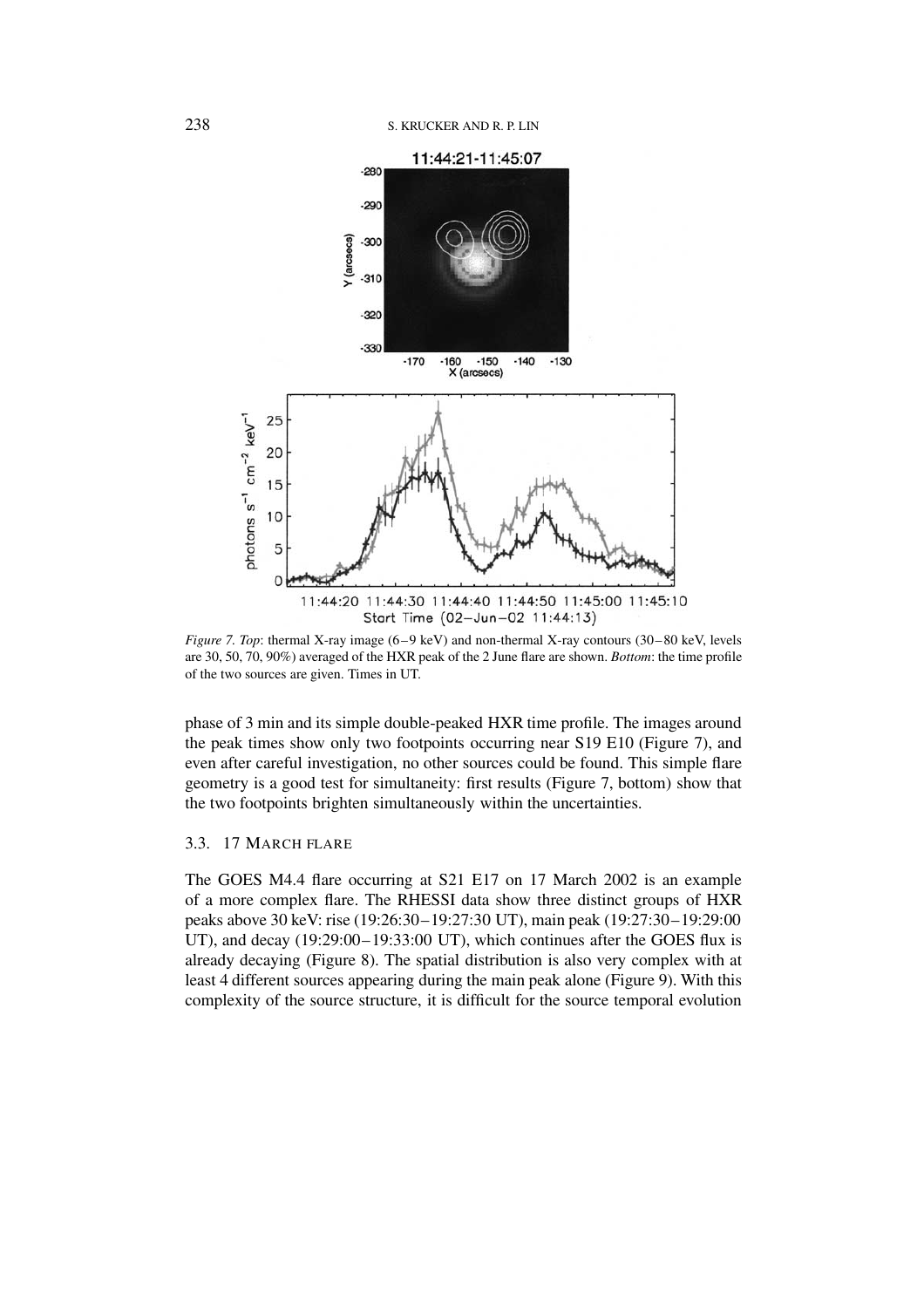

*Figure 8.* X-ray and radio wave overview plot of the event on 17 March 2002. Note that the enhanced emission starting late in the event around ∼ 19:33 UT seen mostly above 30 keV is not of solar origin, but produced locally around the spacecraft by magnetospheric particles.

to be clearly interpreted as simultaneous brightening of loop-connected footpoints. Alexander and Metcalf (2002) analyze this event using the Pixon algorithm.

The main HXR peak (19:27:30–19:29:00 UT) was divided into two time intervals that were studied separately. The most prominent sources are two footpoints connected by a thermal loop seen between 19:28:38 and 19:28:50 UT (Figure 10, right). Earlier (19:27:36–19:28:36 UT), the source structure is more complex, showing an elongated source in the east (Figure 10, left) that most likely is composed of 3 sources (see time series of images shown in Figure 9). The source seen to the west seems to be the same source that later shows up during the main peak.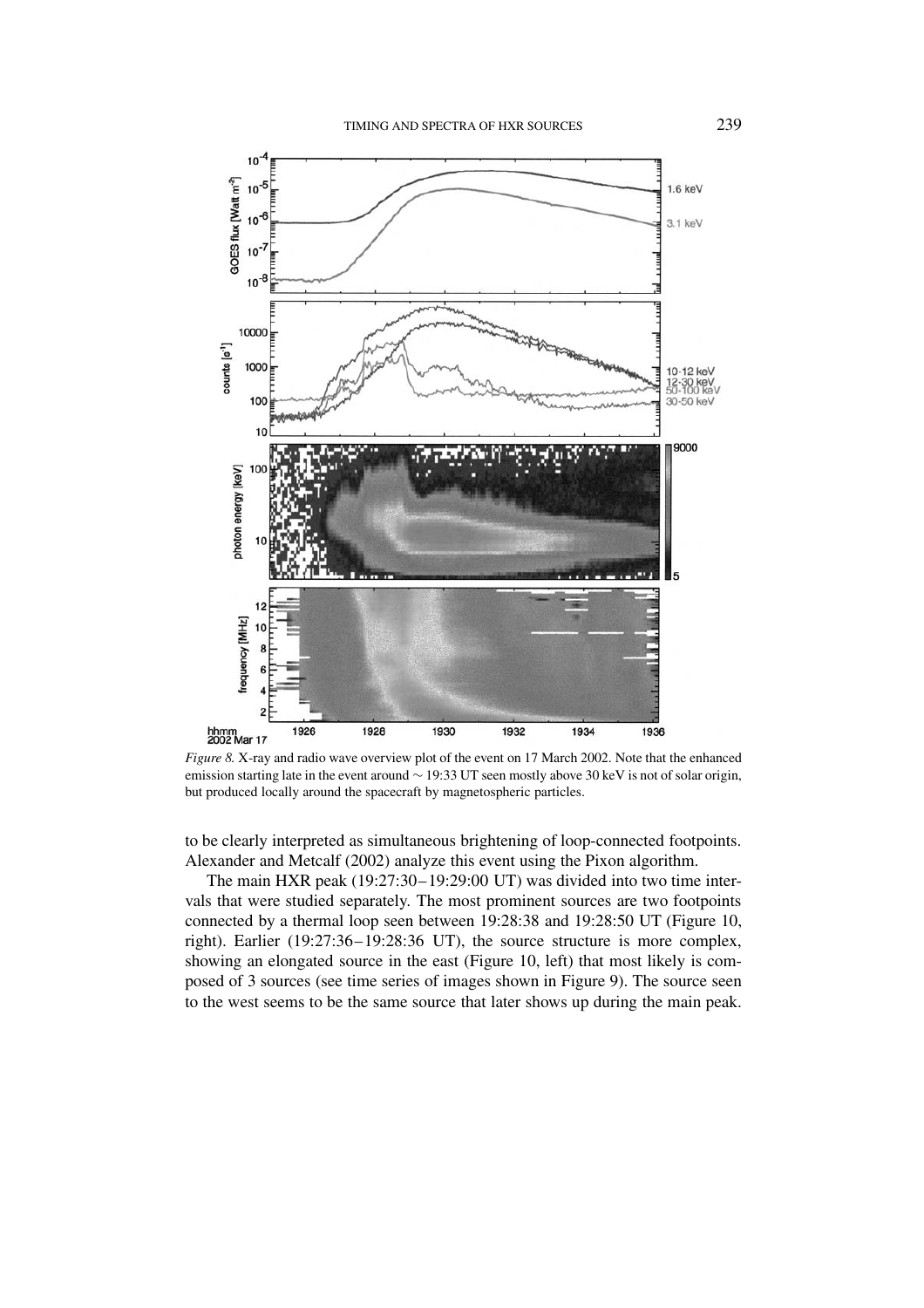

*Figure 9.* HXR images (30–80 keV, 7" resolution) taken every 2 s with ∼4 s integration time of the 17 March event. Time in UT.

However, the second footpoint seen during the main peak is missing (or much fainter) during this earlier phase.

Interestingly, the fits to the spectrum of the sources seen in the earlier phase and the main peak give different results: the spectra in the earlier phase can only be fitted with a broken power law with a steeper spectra above  $\sim$  30 keV, whereas the main peak can be fitted with a single power law up to 60 keV. The similarity of the spectra for the two main sources in each time interval suggests a possible spatial (loop) connection.

# **4. Discussion**

First results of HXR images and imaging spectroscopy obtained by the RHESSI mission reveal the great potential of this mission. Three medium-sized flares with rather short and impulsive onsets in X-rays are studied revealing the complexity of X-ray sources seen during a flare. Even if the HXR time profile shows only one,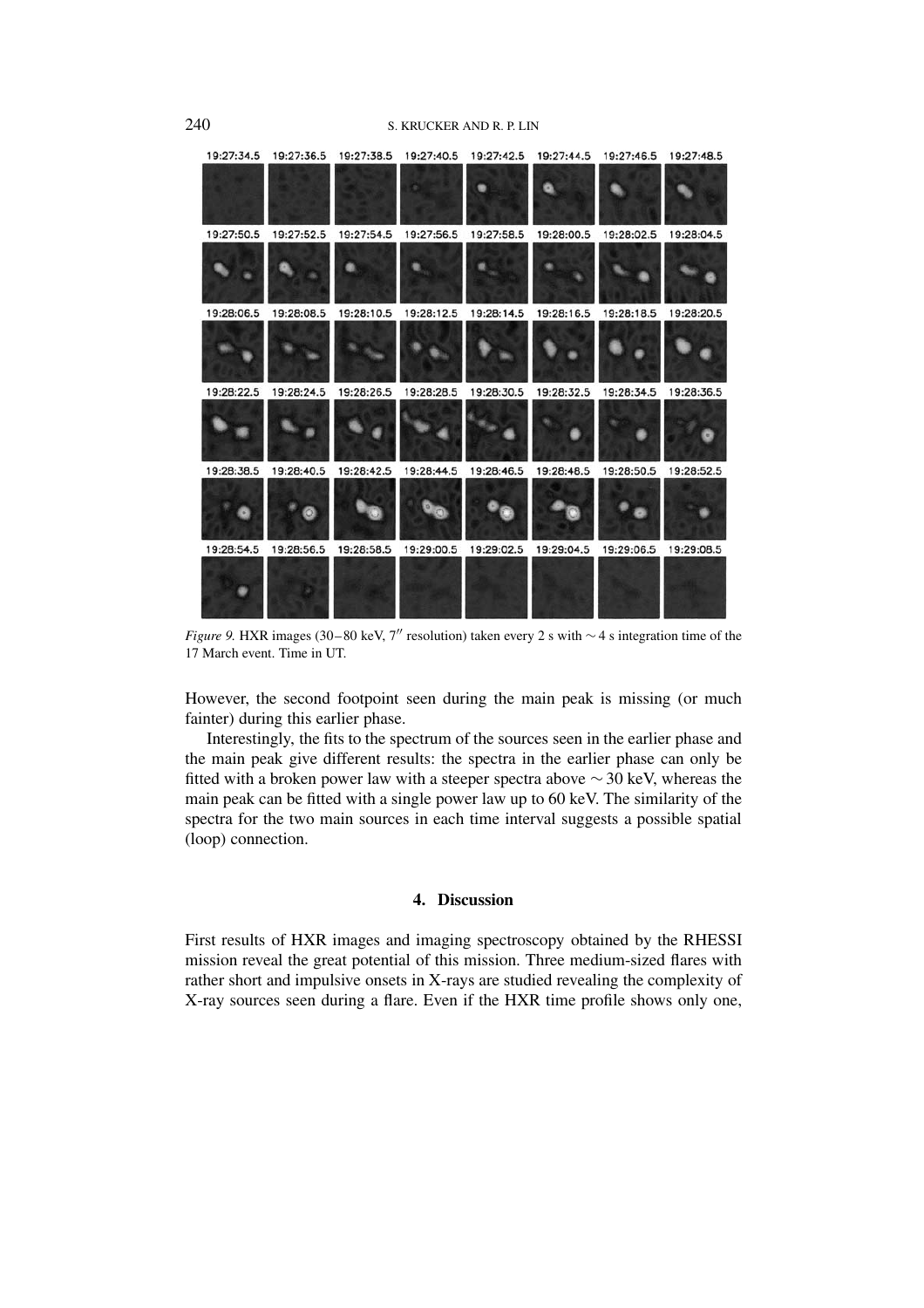

*Figure 10.* Images and spectra of the inital HXR phase and the main HXR peak of the 17 March flare. The images show again the 6–9 keV thermal emission and the contours are the non-thermal 30–80 keV hard X-rays (levels are 30, 50, 70, 90%). *Below*, the spectra taken during these two time periods are shown. The spectrum of the western source is shown on top shifted up by a decade from the eastern source. The *shades* represent the same as in Figure 5 except that additionally a broken power law is fitted in *thick dark gray* to the earlier phase of the flare. Values above 65 keV are questionable.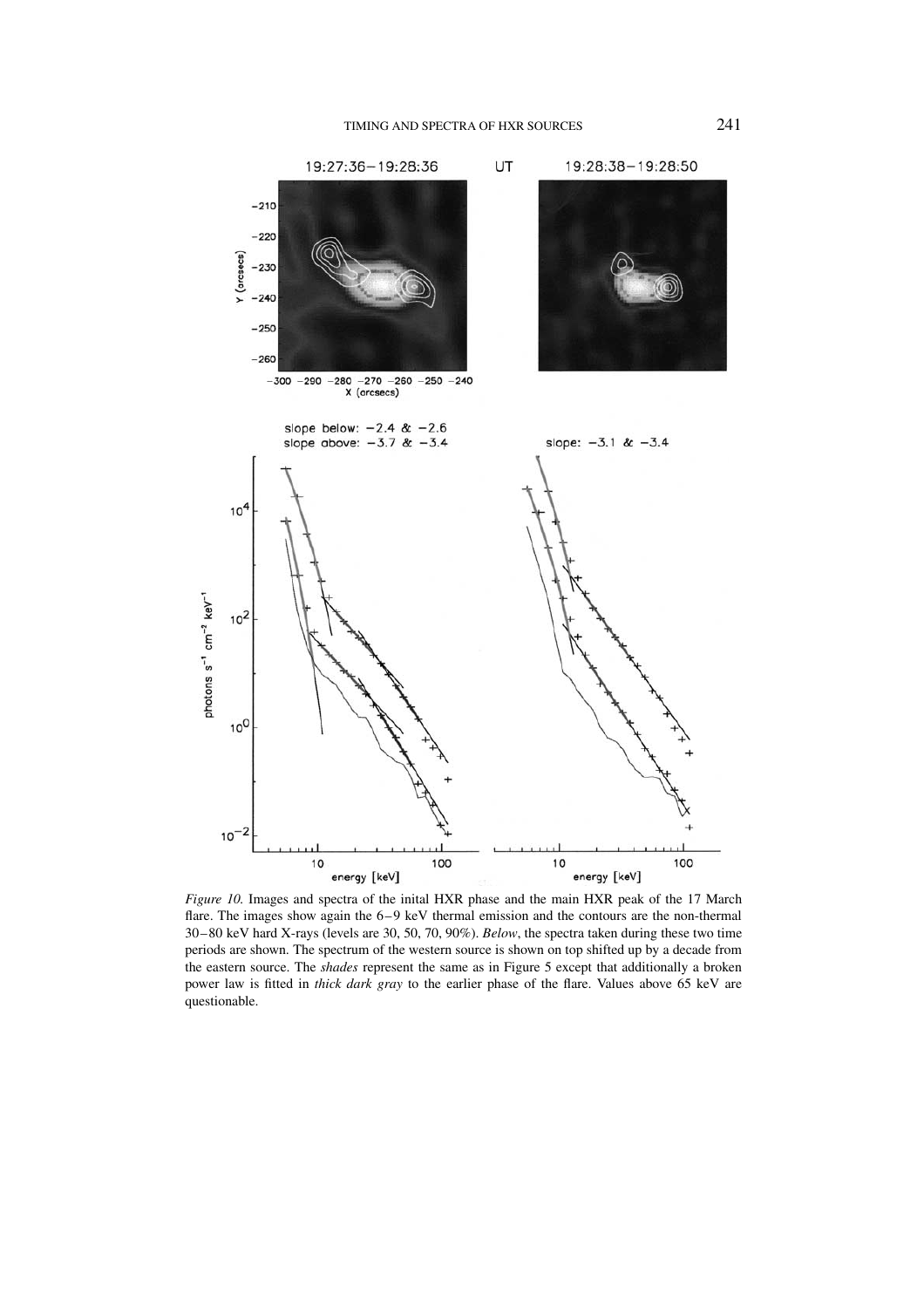simply shaped peak, several sources can be involved. Without adequate spatial resolution, these observations can be mistakenly interpreted as simple two-footpoint flares. By wrongly combining two or more sources into one source, the time history then shows non-simultaneous brightening of footpoints. Imaging with resolution down to 4", however, reveals the complexity of source structure. The time evolution and the spectra of these sources are then found consistent with simultaneous brightening of connected footpoints. More detailed studies are need to give quantitative values and error estimates of the simultaneity. Thermal emission is observed to be coming from compact regions often connecting HXR footpoints.

Imaging spectroscopy with RHESSI gives for the first time the possibility to distinguish footpoints and other features in the images and to compute their spectra independently down to 3 keV with a spectral resolution of 1 keV. Generally, nonthermal power-law spectra are observed down to at least  $\sim$  12 keV. This indicates that the lower energy cutoffs used in previous years of 20–25 keV (e.g., Crosby *et al.*, 1994) for the calculation of the total energy in energetic electrons are likely underestimating the energy content in non-thermal electrons by a factor of at least *>* 4 (assuming a power law index of 3). For microflares where the thermal component is weaker and at lower energies, making it easier to detect non-thermal emission below 10 keV, power laws extending even down to 7 keV are reported (Krucker *et al.*, 2002).

These first imaging spectroscopy results also show that simultaneously brightening footpoints have similar non-thermal power law indices, even if the absolute values of the spectra can be different. This similarity of the spectra provides independent support for the loop-connection of the two footpoints.

In the event of 17 March where statistics are most favorable, a break above 35 keV is observed in the spectra, with a steeper slope at higher energies. Later in the event during the main peak of the flare, the spectra, however, are best represented with a single power law fit. In events where the statistics are good, doublepower-laws with a relatively sharp break appear to be common. Such spectra may have significant implications for the acceleration and/or energy loss processes.

### **Acknowledgements**

This research is supported by NASA contract NAS 5-98033. We acknowledge the RHESSI team's outstanding effort in making this mission a success under adverse conditions.

#### **References**

Alexander, D. and Metcalf, T. R.: 1997, *Astrophys. J.* **489**, 442. Alexander, D. and Metcalf, T. R.: 2002, *Solar Phys.*, this volume.